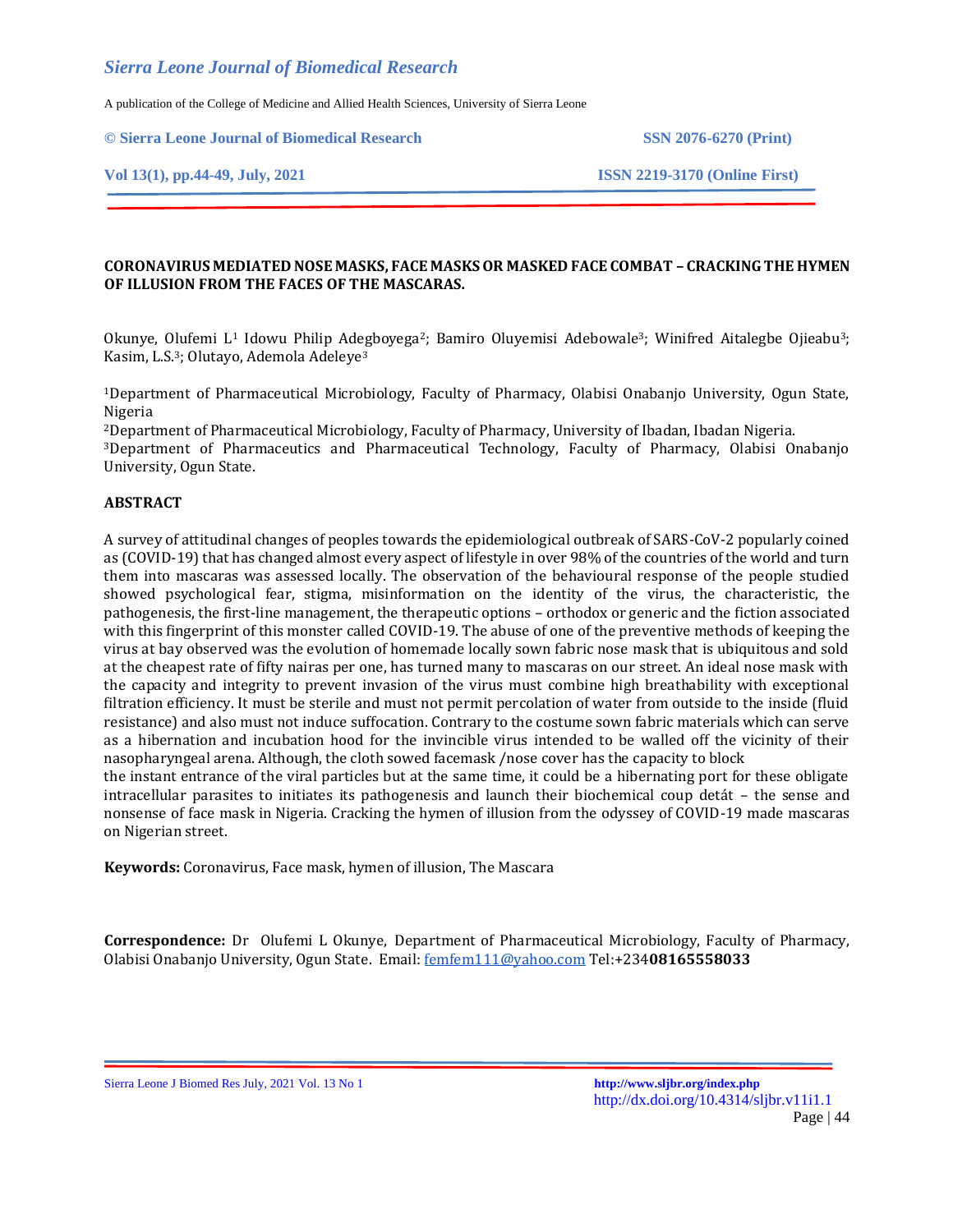A publication of the College of Medicine and Allied Health Sciences, University of Sierra Leone

**© Sierra Leone Journal of Biomedical Research SSN 2076-6270 (Print)**

**Vol 13(1), pp.44-49, July, 2021 ISSN 2219-3170 (Online First)**

# **INTRODUCTION**

Coronavirus (common cold viruses, avian infectious bronchitis virus, feline infectious peritonitis virus, mouse hepatitis virus) is an enveloped, helical, positive-sense ssRNAvirus. It belongs to the family Coronaviridae which includes four genera Alphacoronavirus, Beta coronavirus, Deltacoronavirus and Gammacoronavirus as well as subgenera and species. Its synthesis occurs in the host cell cytoplasm; maturation involves budding through membranes of the endoplasm reticulum and Golgi apparatus. Viruses are released via cell lysis. Intra and interspecies transmission of CoVs and genetic recombination events contribute to the evolution of the new CoVs strain that has become a fingerprint of a monster within the population of the Sapiens for the past three months. Coronaviruses have clublike projections that give them a hallo (corona Latin for "hallo" or "crown"). The projection is responsible for attaching the virus to the host cells as well as stimulating the immune system to produce antibodies against the virus.in addition to causing colds, these viruses also cause acute respiratory distress(Peiris et.al.,2003)Various scientific and unscientific instruction, advises, information and untested and untried recommendation from both orthodox and traditional medical practitioners has flooded the consciousness of the concerned in readiness to combat this resisting invisible and invincible monster(s) – a running battle.

### *Historiography and Epidemiological Identity*

Different cold viruses predominate during different seasons. In fall and spring, rhinoviruses are in the majority. Parainfluenza virus is present all year but peaks in the late summer. In mid-December, the coronaviruses appear. Adenoviruses are present at a low level all year. About 200 different viruses can cause colds and associated respiratory distress. Human coronaviruses(HCoVs) include HCoV-229E, HCoV-NL63 in the genus Alpha coronavirus, and

HCoV-OC43 and HCoV-HKU1 in the A

lineage(subgenus Embecovirus) of genus Beta coronavirus. HCoVs were first isolated in the 1960s from a patient with upper respiratory infections. In the early 2000s, HCoV-HKU1 were discovered from persons with bronchiolitis and pneumonia and in 2002 a Betacoronavirus in lineage B(Subgenus Sarbecovirus) originating from bats was reported to have spread from humans in the Guangdong province of South China, causing severe respiratory disease from whence the name was coined as a severe acute respiratory syndromecoronavirus(SARS-CoV). In 2012, a Betacoronavirus (Subgenus Merbecovirus) was reported among the Tuareg to have spread from camels to humans in Saudi Arabia presenting a somehow similar syndrome as SARS and coined as the Middle East respiratory syndrome-related coronavirus (MERS-CoV). The epidemiology of SARS-CoV-2 coined as (COVID-19) pandemic originated from China market that sold exotic animals for consumption in Wuhan. It is genetically related to Betacroronavirus, as both share the possibility of transmission via the zoonotic reservoir. SARS-CoV-2 coined as (COVID-19) is highly contagious than SARS- CoV and its precise source still remains a subject of arguments (Holshue et.al., 2002).

### *Clinical symptoms*

Viruses infect by invading cells- usually first attacking cells that line the body passages. They are directly invading target organs such as the lungs or travel in the blood(viraemia) to target organs or organ systems such as the liver or nervous system. The respiratory system consists of a series of tubes (the respiratory tract) for conducting air to the respiratory membrane where oxygen and carbon dioxide exchange occurs with the bloodstream, as well as a ventilatory system consisting of the lungs, diaphragm, and associated muscles. The primary function of the respiratory system is to supply oxygen to and remove carbon dioxide from, the blood. The blood is transported to all cells of the body by the cardiovascular system. The site of interaction between the two systems is the lung-this

Sierra Leone J Biomed Res July, 2021 Vol. 13 No 1 **<http://www.sljbr.org/index.php>**

http://dx.doi.org/10.4314/sljbr.v11i1.1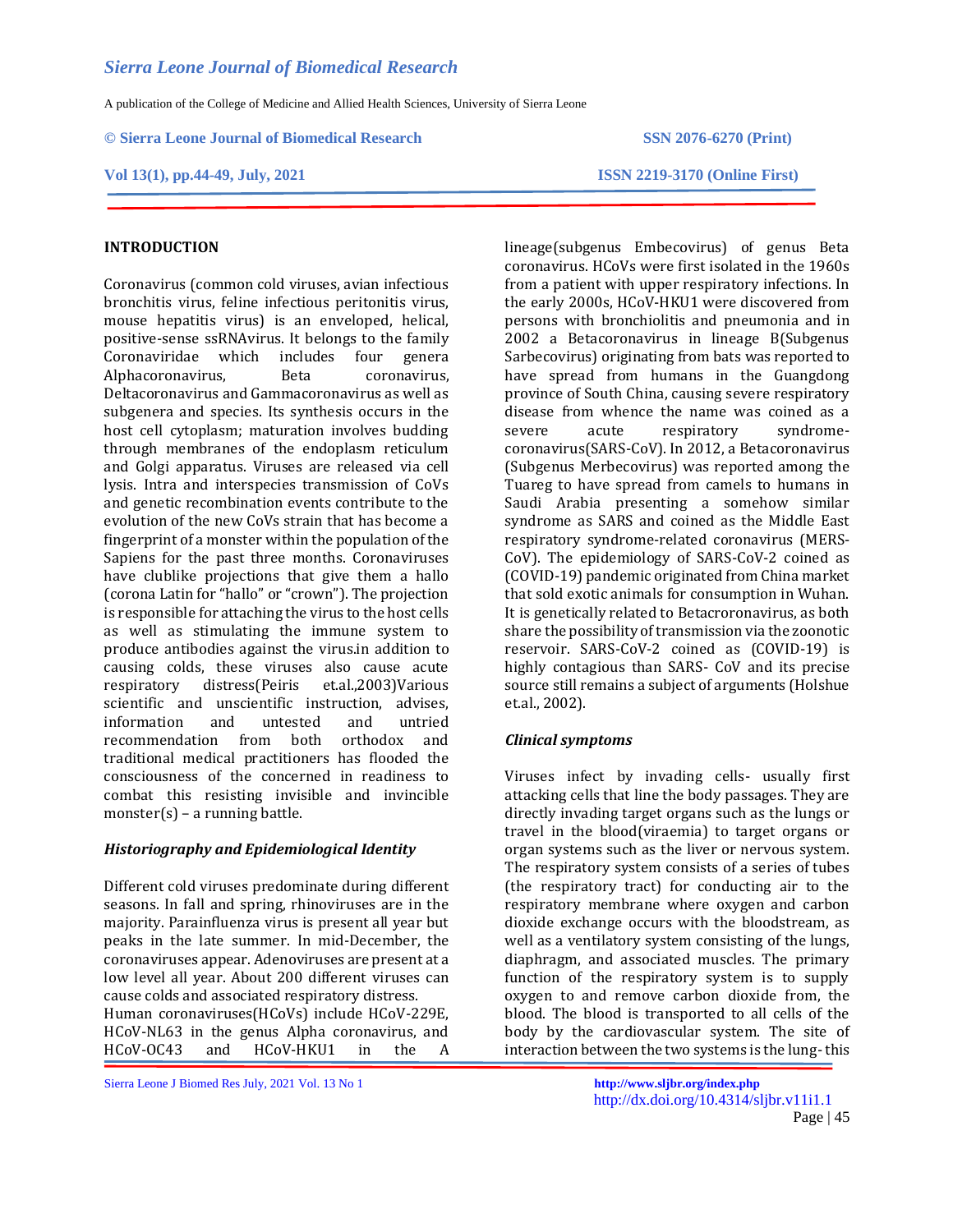A publication of the College of Medicine and Allied Health Sciences, University of Sierra Leone

**© Sierra Leone Journal of Biomedical Research SSN 2076-6270 (Print)**

organ being responsible for the exchange of gases between them. The respiratory tract which is known as conducting portion consists of the bronchioles,

The conducting portion, apart from the bronchi, is heavily colonized by microbes, whereas the respiratory portion is generally sterile. It is also sometimes convenient to divide the track into the upper respiratory tract (nose and pharynx) and the lower respiratory tract(larynx, trachea, bronchi, and lungs). The respiratory portion must be constantly kept sterile, the accidental presence of pathogenic microbes especially viruses that uses their host conventional mechanisms to replicate constitutes a life-threatening trend to the host because the infected cell may produce hundreds of thousands of new viruses and usually dies (Michael Wilson,2005).

Patients infected with SARS-CoV, after the incubation period of 4 – 5 days, often present with symptoms of fever, headache, and myalgias. Respiratory symptoms including cough, dyspnoea, respiratory distress and positive chest X-ray usually develops from several days to a week after the onset of the illness. Atypical pneumonia and respiratory

cases and lower respiratory symptoms may follow about one week from the onset of the primary

Several measures are commonly used to quantify mortality. These numbers vary by region and over time and are influenced by the volume of testing, healthcare system quality, treatment options, time since the initial outbreak, and population characteristics, such as age, sex, and overall health. Some countries (like Belgium) include deaths from suspected cases of COVID-19, whether or not the person was tested, resulting in higher numbers when compared to countries that include only testconfirmed cases. Mortality is highest in older persons, with a medium age of 56-76 years. All pediatric cases with laboratory-confirmed SARS-CoV-2 infection were reported to be mild with no

deterioration occur in 15-30%of

symptoms.

alveolar ducts, alveolar sacs and alveoli.

incidence of death ( Guan et.al., 2020).

Sierra Leone J Biomed Res July, 2021 Vol. 13 No 1 **<http://www.sljbr.org/index.php>**

Due to the increased rates of infectivity, morbidity and mortality associated with COVID-19 outbreak, safe and simple tests with the assurance of accurate detection and identification are likely to have a quick impact on clinical and epidemiological decisions. Also, understanding the triads of epidemiological factors (host, agent, environment) can be very useful as a preventive measures.

# *Social Distancing or Physical Distancing (Interpersonal relationships)*

Human beings are biological organisms with physiologically based needs such as nutrition, temperature control and elimination. Humans are also, psychological beings who think, plan, remember, act and experience a variety of emotions; glad, sad, bad or mad. Individual lives are inextricably bound up with the lives of others. We are typically being born into and grow up in families, we work and play with others and we feel allegiances to a range of social groupings

from neighbourhood gangs. Notwithstanding, the facts of these three aspects of our being (biological, psychological, social), our relationship with other people are the most personally, mean full and powerful influence on how the patterns of our daily lives are structured. The physical distancing that is misinterpreted as a social distancing of 2 metres away from each other as recommended by medical experts can be of preventive tool to curtail the spread of COVID 19 because they are spread by fomite and by close contacts with infected persons. But the behavioural attitude of every individual associated with social distancing is another determining factor. Ours is a face-face- or belonging community with a sense of shared characteristics, cultural extremities and mutual interactions. A typical network of informal interaction in ways of relaying news, gossips, and information in the neighbourhood could easily facilitate the spread of this contagious virus. Therefore, maintaining a physical distance of 6 feet or 2 meters from each other can significantly reduce the spread the virus (Holahan and Moos,1987).

http://dx.doi.org/10.4314/sljbr.v11i1.1

# **Vol 13(1), pp.44-49, July, 2021 ISSN 2219-3170 (Online First)**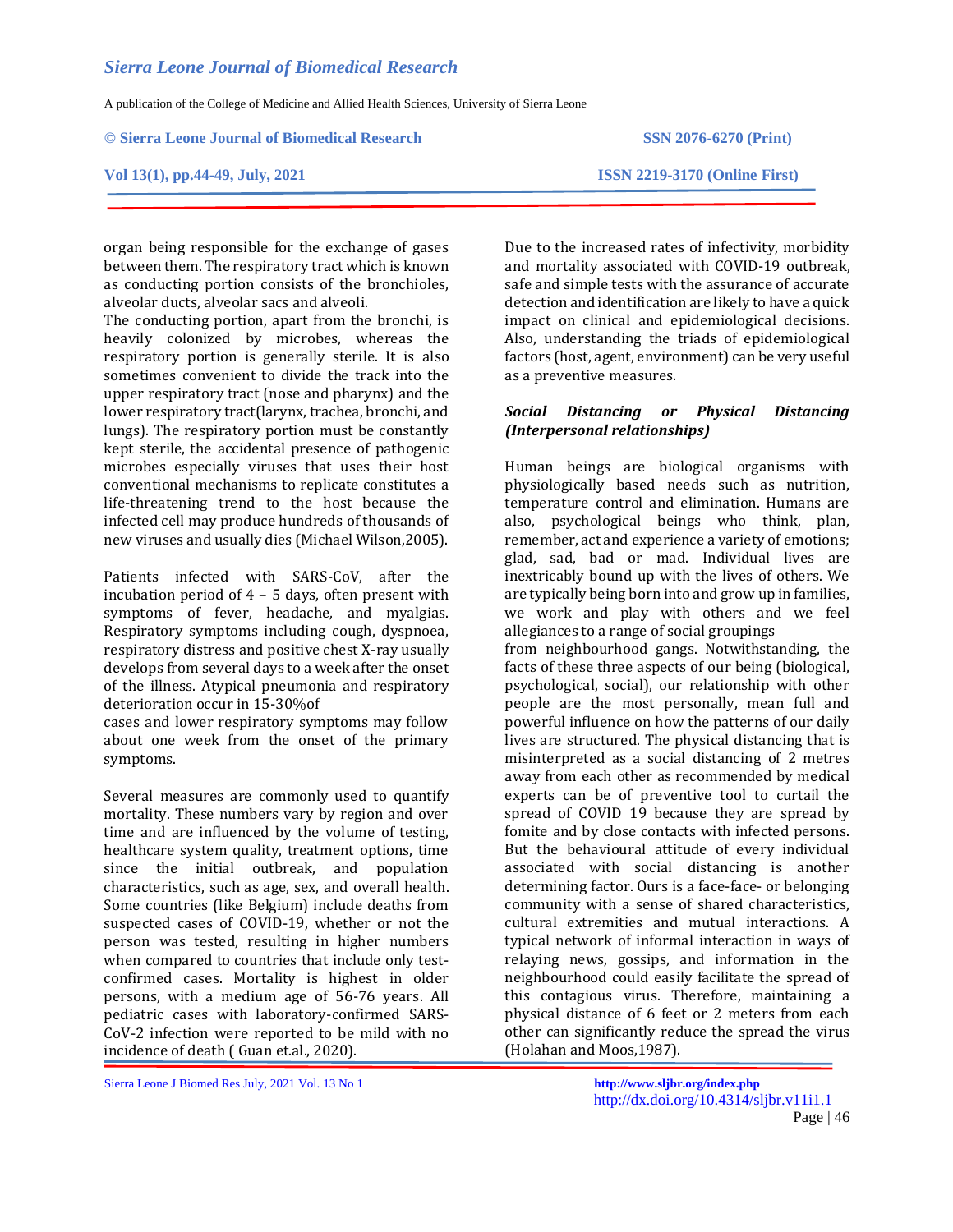A publication of the College of Medicine and Allied Health Sciences, University of Sierra Leone

**© Sierra Leone Journal of Biomedical Research SSN 2076-6270 (Print)**

#### **Vol 13(1), pp.44-49, July, 2021 ISSN 2219-3170 (Online First)**

#### *Proper handwashing.*

Handwashing is like a "do it yourself" vaccine- it involves five steps (Wet, Lather, Scrub, Rinse, Dry-WLSRD) one can take to reduce the spread of COVID-19 so one can stay healthy. The importance of handwashing/hand disinfection in preventing the spread of disease is accredited to the observations of Semmelweis at the Lying-In-Hospital in Vienna in 1846 and 1847. He noted that the number of cases of puerperal fever was closely related to the practice of sanitary methods. Until he took over his assignment in this hospital, it was customary for medical students to go directly from the autopsy room to a patient's bedside and assist in deliveries without scrubbing and disinfecting their hands. When the medical students were on vacation, only the nurses, who were not permitted in the autopsy room, attended the patients. Semmelweis noted that during this time, deaths due to puerperal fever fell off markedly. As a result of his observations, he established a policy that no medical students would be allowed to examine obstetric patients or assist in deliveries until they had cleansed their hands with a solution of chloride of lime. Scrubbing the hands involves the removal of transient and resident microbes. Depending on the condition of the skin and the density of microbes present, it takes 7 to 8 minutes of washing with soap and water to remove all transients, and they can be killed with relative ease using suitable antiseptics. Hand washing is recognized as a key element to prevent the spread of infectious diseases. The essence of handwashing with disinfectants is to eliminate (kill or remove) the unseen loads of infectious agents and when worn gloves are compromised, it should be discarded and such should be washed with disinfectants or sanitiser (Okunye, 2017).

The fundamentals of how typical handwashing should be done and its primary intention are of no meaning to the pepper seller, the vegetable sellers, the pepper grinder, the fura seller, cow skin seller and those that market watery-associated products which are making a mockery of this vital step in

warding off the virus because of their little or no knowledge or belief in the existence of the virus. But thank nature and pathogen laden environment that has fortified their immune system against the virulence of the virus.

Handwashing with disinfectants triggers chemical reactions that destroy the genome of viruses so that they can no longer replicate themselves in the host. In addition, it breaks the virus' protein shell or capsid. Hand sanitisers/disinfectants must be selected on a case by case basis to ensure efficiency which is the subject of their composition and purposeful handwashing should not be substituted for a mere emergency ablution.

### *Nose masks, face masks or masked face - the mascaras combat or costume*

The use of personal protective equipment to prevent skin/mucous membrane exposure during use is good. But once the protective wear cannot achieve the primary purpose it was designed for, then it became an agent/mediator of the infectious agent. Gloves, face masks/shields and other protective gears are of paramount importance in combating this pandemic. But the integrity of the costume/fashion made locally sown nose masks makes a mockery of the purpose of this protective armament (Roy et.al, 2007) An ideal nose mask with the capacity and integrity to prevent invasion of microbes must combine high breathability with exceptional filtration efficiency. It must be sterile and must not permit percolation of water from outside to the inside (fluid resistance) and also must not induce suffocation. It must be worn with clean hands and the used one should not be shared among the family member. The different types of fabric made nose masks have infinitesimally low capacity to combat invading SARS-CoV-2 and any other pathogens from penetrating into nasopharyngeal chamber and can serve as a mediator of a microbe to the host skin or nasal passage. (Gregoretti et.al.,2002)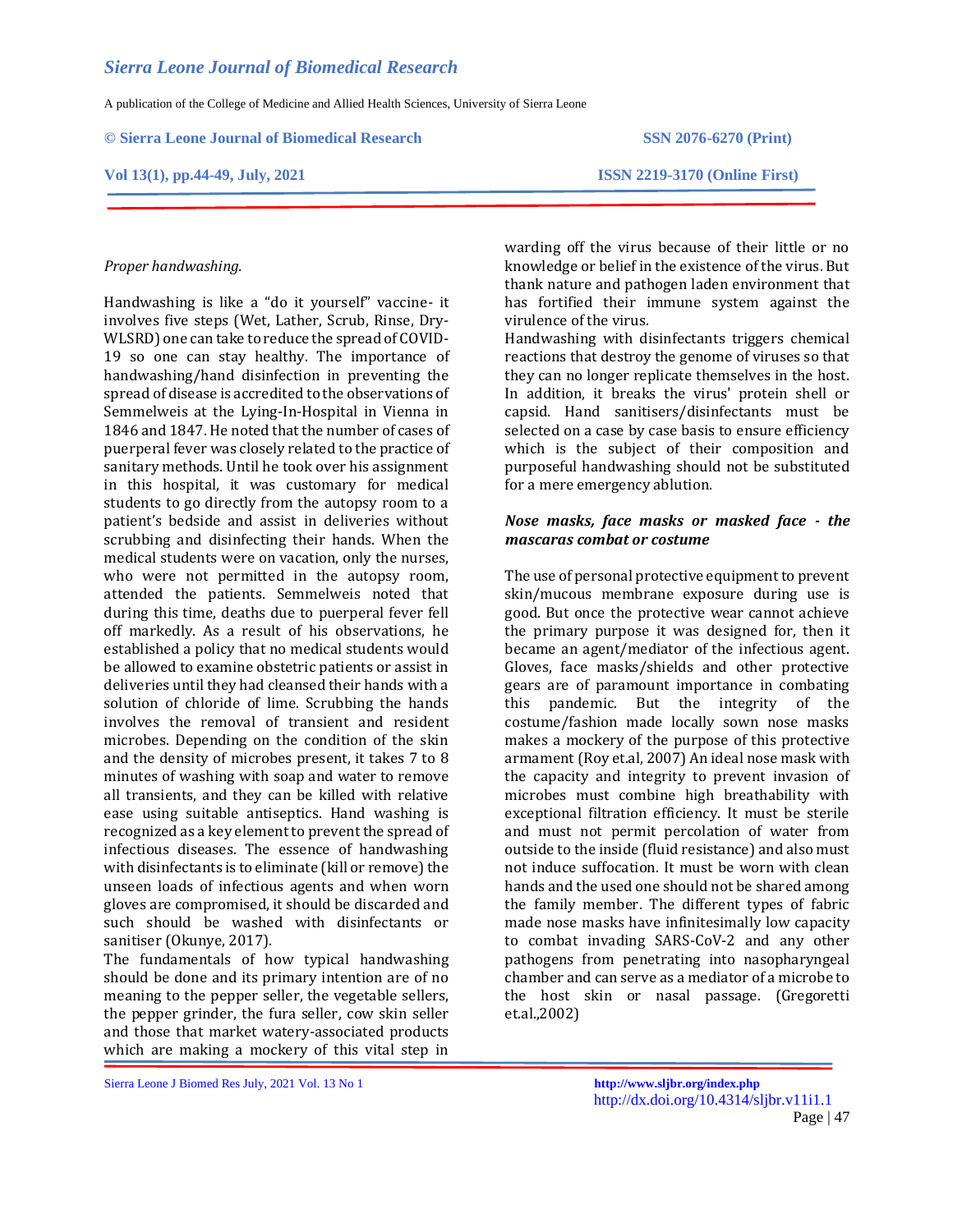A publication of the College of Medicine and Allied Health Sciences, University of Sierra Leone

#### **© Sierra Leone Journal of Biomedical Research SSN 2076-6270 (Print)**

#### **Vol 13(1), pp.44-49, July, 2021 ISSN 2219-3170 (Online First)**



**Figure 1: The mascaras and their masks**

#### **CONCLUSION**

The fashion designers that have become professional in sowing face masks, putting pockets and infoldings (that can be trapped in pockets of microbes) to their designed colour riots costumes and their target audience should be informed that the decorators they are covering the nose and

their mouth with may becomes an incubating hood for COVID -19, every other obligate intracellular parasite, and nomadic microbes. And for the mascara's and everybody, the most effective preventive measures include: Maintaining physical distance (a minimum of 2meters) from other individuals, performing hand hygiene frequently with an alcohol-based hand rub if available and if your hands are not visibly dirty or with soap and water if hands are dirty, performing hand hygiene frequently and avoiding touching your eyes, nose, and mouth. Practising respiratory hygiene by coughing or sneezing into a bent elbow or tissue and then immediately disposing of the tissue, Wearing a medical mask if you have respiratory symptoms and performing hand hygiene after disposing of the mask, routine cleaning and disinfection of environmental and other frequently touched surfaces and avoid contact with people who are sick. Stay at home if there are many COVID-19 cases in your community. COVID- 19, a message from the dead to the living is not a hoax, it is real. Therefore, stay safe to stay long (W.H.O,2020)

#### **REFERENCES:**

Peiris J.S., Lai S.T., Poon L.L. et.al., (2003). Coronavirus as a possible cause of severe acute

respiratory syndrome. Lancet,361(9366):1319- 1325.

Criner GJ, Travaline JM, Brennan KJ, Kreimer DT(1994). Efficacy of a new full face mask for noninvasive positive pressure ventilation. Chest. 106(4):1109-15.

Roy B, Cordova FC, Travaline JM, D'Alonzo GE Jr, Criner G J (2007). Full face mask for noninvasive positive-pressure ventilation in patients with acute respiratory failure. J Am Osteopath Assoc.107(4):148-56.

Gregoretti C, Confalonieri M, Navalesi P, Squadrone V, Frigerio P, Beltrame F, et al. (2002) Evaluation of patient skin breakdown and comfort with a new face mask for non-invasive ventilation: a multi-center study. Intensive Care Med. 28(3):278-84. Holshue ML, DeBolt C, Lindquist S, et al(2002). First case of 2019 novel coronavirus in the United States. N Engl J Med.382(10):929–936. doi: 10.1056/NEJMoa2001191 Michael Wilson (2005). Microbial Inhabitants of Humans; Their Ecology and Role in Health and Diseases Pp128-136 : ISBN 0 521 84158 5

Guan WJ, Ni ZY, Hu Y, et al. (2020) Clinical characteristics of coronavirus disease 2019 in China. N Engl J Med. Epub ahead of print.

Poissy J, Goffard A, Parmentier-Decrucq E, et al.(2014) Kinetics and pattern of viral excretion in biological specimens of two MERS-CoV cases. J Clin Virol. 2014;61(2):275–278.

Holahan, C.J. and Moos R.H.(1987). Personal and contextual determinants of coping strategies. Journal of personality and social psychology. 52: 946-55

Okunye, O.L(2017) Essenstial Practicals in Microbiology for Students of Pharmacy and Allied Sciences. Hope Educational Publishers; Pp 3-4 ISBN978-978-964-702-6